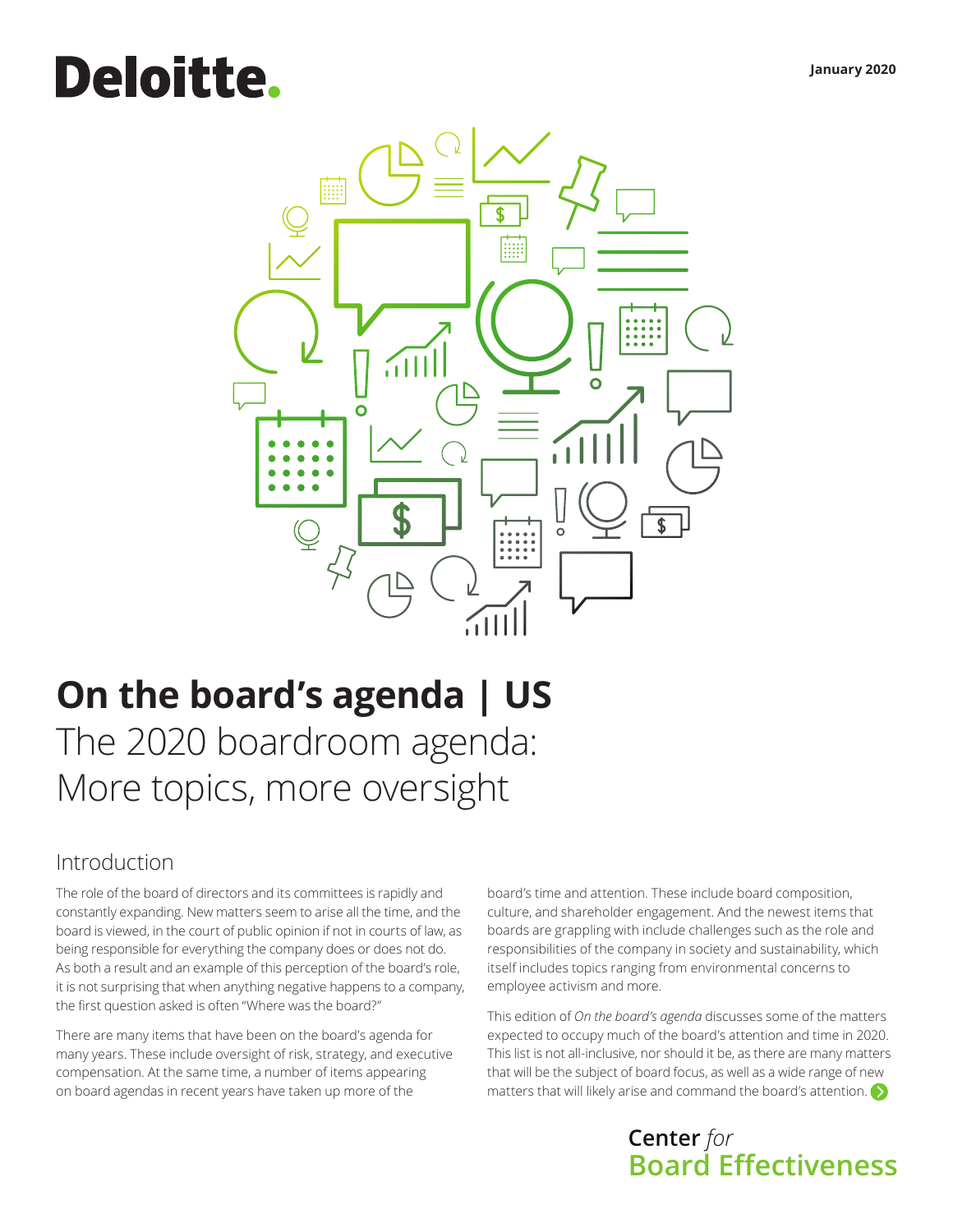# <span id="page-1-0"></span>Corporate social purpose, sustainability, and employee activism

Perhaps the most dramatic development―or, rather, series of developments―that boards may need to consider in 2020 is the intense focus on the role of the corporation in society. Starting in late 2017, companies have been urged to focus on and disclose more about their "social purpose" and their place in society. Several theories have been advanced as to the origins of and continuing pressure for corporate social purpose, including concerns about persistent economic inequality, climate change, and the availability and cost of healthcare, as well as concerns about the ability of governments to address these and other issues.<sup>1</sup> However, regardless of the reasons, investors, media, and other constituencies are asking companies to look beyond their bottom lines.

This trend gained significant traction in 2019, when the Business Roundtable published a "Statement on the Purpose of the Corporation,"<sup>2</sup> signed by the CEOs of more than 180 companies, committing to delivering value to customers, employees, suppliers, and communities―in addition to stockholders. The so-called "BRT Statement" has generated extensive comment, including opposition from some institutional investor groups who believe that stockholder value should be the "North Star"―and in some cases the only star―by which corporations should be evaluated. The departure from stockholder value may also be inconsistent with the corporate laws of many states, including Delaware, where so many companies are incorporated.

Despite these uncertainties, as well as arguments that companies create value for stockholders by addressing the needs of these other stakeholders, companies are feeling pressure from employees, customers, investors, and others to have a positive social profile.

In a related area, Environmental, Social, and Governance (ESG), sometimes included in the broader term "corporate sustainability," has also garnered the attention of investors and others, who are

increasingly asking whether and how companies are affecting and affected by environmental and social developments. For example, in the environmental area, companies are being asked whether they are likely to be affected by carbon reduction and, if so, how? What about scarcity of water and other natural resources? What are they doing to address these and other matters? And social issues are no less prominent. Are companies providing their workers with safe and harassment-free workplaces? Do the employees have career paths? And what are they doing to retain valued employees in a period of nearly full employment, particularly when so many younger workers are espousing the "gig" economy, frequently switching jobs as new opportunities come along?

And investors are not the only ones expressing concerns. The rise of employee activism during 2019, with actions such as work stoppages and shareholder proposals, has increased the stakes in these and other areas.

Companies are being called upon by investors and others to provide disclosures concerning the ESG challenges they face and how they address those challenges. Some of that pressure has resulted from the rise of third parties―including so-called "rankers and raters"― who comment on companies' efforts in this area, making it important for companies to tell their stories rather than let someone else do so. Boards need to determine how best to exercise oversight of this area as well, including whether a committee (and, if so, which committee) or the full board should be responsible for this area.

The above and many other examples of social pressure constitute a major risk to corporations. However, the concerns associated with social pressure also present a great opportunity to companies. For example, a company with a strong positive reputation may find it easier to attract and retain employees, and higher degrees of customer loyalty, than one that raises negative perceptions in the minds of its stakeholders. In any case, in 2020 boards will almost certainly need to consider their corporations' actions in this new environment.<sup>3</sup>

- 1. See the 2019 Edelman Trust Barometer Global Report, at https://www.edelman.com/sites/g/files/aatuss191/files/2019-02/2019\_Edelman\_Trust\_Barometer\_Global\_Report.pdf.
- 2. https://opportunity.businessroundtable.org/wp-content/uploads/2019/12/BRT-Statement-on-the-Purpose-of-a-Corporation-with-Signatures.pdf.
- 3. See "On the board's agenda—The board's role in corporate social purpose" at [https://www2.deloitte.com/content/dam/Deloitte/us/Documents/finance/us-on-the-boards](https://www2.deloitte.com/content/dam/Deloitte/us/Documents/finance/us-on-the-boards-agenda-industry-july.pdf)[agenda-industry-july.pdf](https://www2.deloitte.com/content/dam/Deloitte/us/Documents/finance/us-on-the-boards-agenda-industry-july.pdf)

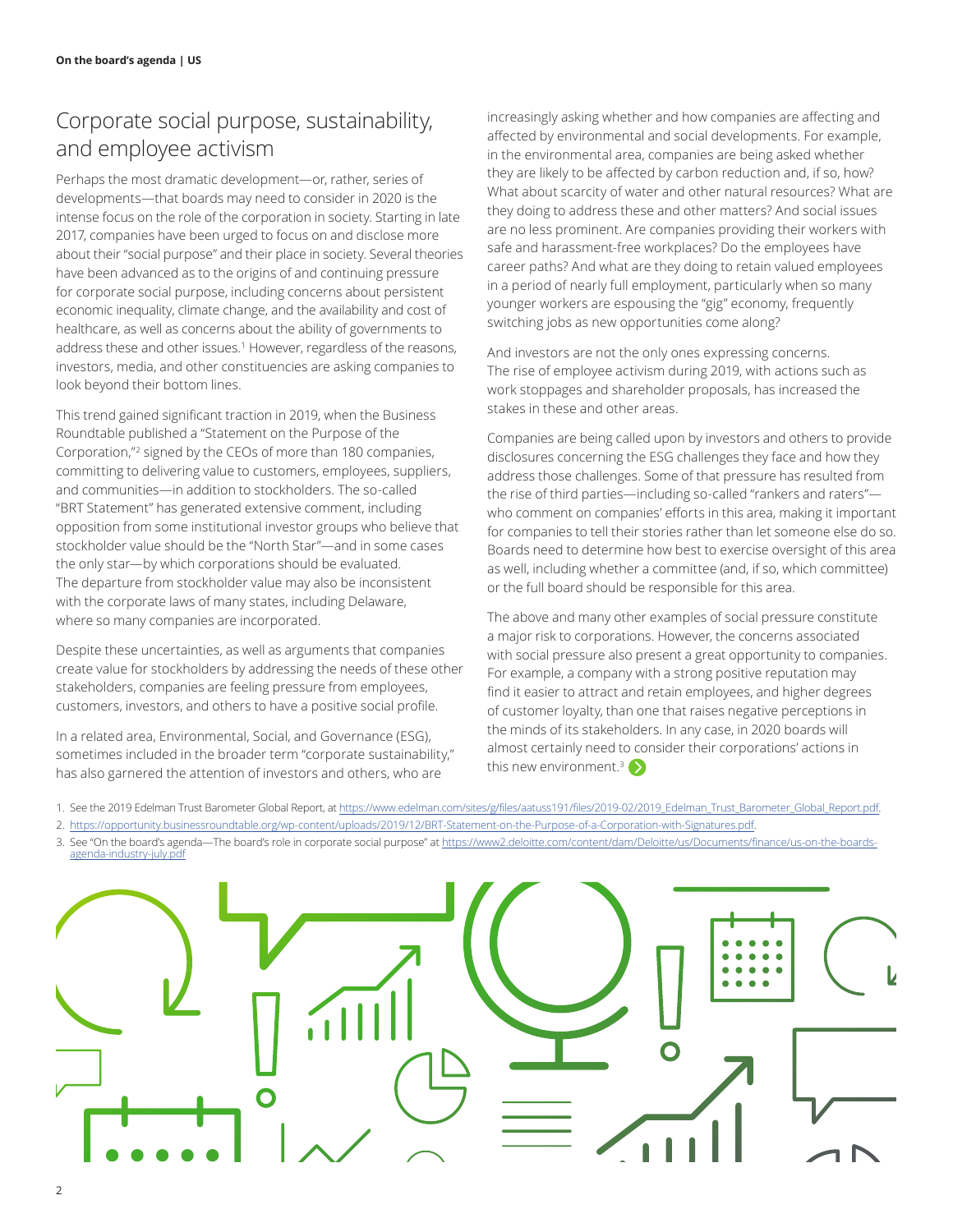### Technology

For the past several years, there has been a steady and growing drumbeat of concern with security and other risks created or exacerbated by technology. Just as noted previously with respect to sustainability and other "social purpose" matters, technology creates opportunities as well as risk. In fact, a company that shuns technology, whether due to concerns with its risk or otherwise, is likely to be disrupted or made obsolete. Consequently, technology is increasingly becoming the driver of many items on the board's agenda.

Some of the technologies that are driving board discussions are artificial intelligence (AI), which has the potential to handle a wide range of matters currently addressed by people; finance transformation, which will make financial information available in real time and enhance the predictive nature of financial statements; and the Internet of Things, or IoT―devices that handle tasks without the need for human intervention.

These and other technologies have the potential to disrupt every business enterprise, large and small. As a result, boards need to consider many aspects of technology:

- **•** The technologies the company is using, and whether they are adequate for current and future performance
- **•** New and emerging technologies that may be useful or even mission-critical or may provide others with the ability to disrupt the company or render it obsolete
- **•** Ethical considerations associated with technology, such as unintentional bias arising from the use of algorithms and other forms of artificial intelligence
- **•** The resources available to stay current with, and even ahead of, technological change, including the technological ability of the workforce

Technology can also be a critical factor in the success or failure of M&A transactions, as the acquisition of a company whose technology is incompatible with existing technologies can disrupt operations and create financial reporting and other compliance problems.

Technology is not only a driving factor in the board's oversight responsibility, but also a significant topic in terms of board composition.

#### Board composition

There is good news on the board diversity front: Statistics demonstrate that boards are becoming more diverse. For example, 26 percent of S&P 500 directors are women, up from 24 percent in 2018 and 16 percent 10 years ago, and more boards―92 percent of the S&P 500―now include two or more women.<sup>4</sup> Another milestone was achieved in mid-2019, when for the first time, all of the S&P 500 companies had at least one female director.5

However, while gender diversity has improved, some challenges remain. For example, the numbers for racial and ethnic diversity are generally lower those for gender diversity.6 And there is evidence of so-called "recycling," which is the rate at which individuals serve on more than one board―meaning that a limited number of women and minority directors are joining additional boards. Higher recycle rates for women and minorities mean that while diversity may be increasing, the absolute number is lagging.7

Another major challenge is that "demographic" diversity is only part of the story. The right mix of skills is also critical. And the skills needed to guide a 21st-century corporation seem to keep increasing. Developing a comprehensive matrix of the skills needed on the board, aligning the board members' skills and experiences with those reflected in the matrix, and thoughtful self-evaluations and honesty in evaluating each board member's contribution to the company and the board can be helpful in achieving the right mix.

Given the ever-increasing role that technology plays as a source of both risk and opportunity, one area of particular concern is the need for "tech-savvy" directors―directors sufficiently conversant with technology to guide their companies through those risks and opportunities.<sup>8</sup> In 2019, bipartisan bills were introduced in both the House and the Senate directing the Securities and Exchange Commission to issue rules requiring public companies to disclose which board member has expertise or experience in cybersecurity, or if no member has such expertise or experience, to describe what other company cybersecurity aspects were taken into account by the board for identifying and evaluating nominees for the board.<sup>9</sup> However, there may be valid reasons for not having a tech "expert" on the board, including concerns that an expert in one field might not have the [broad](#page-3-0)er business sense and experience needed for board service.<sup>10</sup>

5. https://www.wsj.com/articles/the-last-all-male-board-on-the-s-p-500-is-no-longer-11564003203

7. Ibid

10. See the related discussion in "On the board's agenda—The tech-savvy board—a director's perspective" cited in note 8.

<sup>4.</sup> 2019 Spencer Stuart Board Index.

<sup>6.</sup> Source: Missing Pieces Report: The 2018 Board Diversity Census of Women and Minorities on Fortune 500 Boards, published on January 16, 2019 by the Alliance for Board Diversity and Deloitte.

<sup>8.</sup> See "On the board's agenda—The tech-savvy board—a director's perspective" at https://www2.deloitte.com/content/dam/Deloitte/us/Documents/center-for-board-<u>effectiveness/us-center-for-board-effectiveness-on-the-boards-agenda-the%20tech-savvy%20board.pdf and "Deloitte Insights—The tech-savvy board" at<br><u>https://www2.deloitte.com/content/dam/insights/us/articles/5194\_the-tech-s</u></u>

<sup>9.</sup> https://www.govtrack.us/congress/bills/116/s592 and https://www.govtrack.us/congress/bills/116/hr1731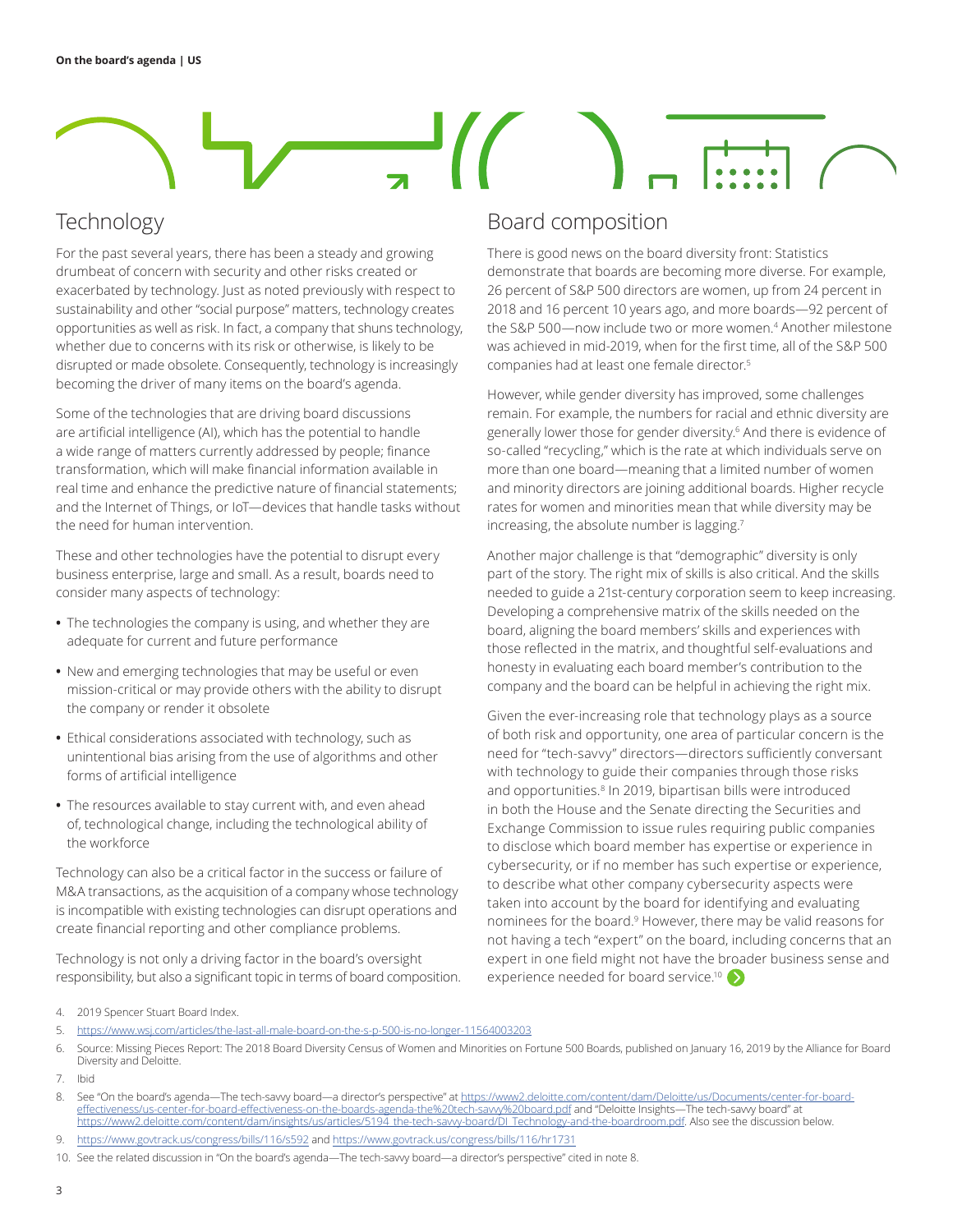<span id="page-3-0"></span>Board composition is not likely to diminish as an area of focus for boards and their nominating/governance committees, in part due to pressure from investors, whose voting policies increasingly call for votes against members of nominating/governance committees and even all directors when board composition does not comply with those policies. In addition to factors such as diversity and skill mix that focus on the board as a whole, investors are focusing on factors impacting individual directors, such cases where a director serves on multiple boards, and whether such "overboarded" directors have the time and capacity to do their jobs. Possibly because of these and other factors, voting results continue to show declines in votes in favor of board candidates; according to *The Wall Street Journal,* 478 public company directors failed to win the support of a majority of voted shares in 2019, up 39 percent from 2015.<sup>11</sup>

### Regulation, politics, and geopolitics

While regulation and political and geopolitical matters have long been factors in the matters considered by the board, they seem to be moving closer to the forefront of board focus. For example, boards of agricultural and manufacturing companies, among others, are addressing the impact of tariffs and other global trade issues; international political uncertainty can have great impact on crossborder M&A transactions and geographical expansion; and domestic political uncertainty can have a significant effect upon capital allocation and other major areas of board oversight.

For US companies, politics can have a more direct impact in terms of regulation, ranging from tax to disclosure. In the latter regard, public company boards may need to recalibrate their actions if recent proposals by the Securities and Exchange Commission are enacted. In August 2019, the SEC proposed to require companies provide disclosure about strategy―a topic never previously addressed in SEC disclosure rules―and human capital management.12 Among other things, companies may need to consider their policies in these and other areas given the exposure they would receive as a result of enhanced disclosure. Similarly, the SEC has issued interpretive guidance and proposed new rules that would effect changes in dealings with proxy advisory firms and shareholder proposals; boards may need to decide how these policies and rules, if adopted, might change their companies' dealings with those firms and proposals.

#### Other areas

As noted at the outset, the topics discussed above are just a few of the many issues with which boards of directors may need to tackle in 2020. Some others include:

**• Corporate culture:** The emergence of corporate social purpose as a major issue in 2019 does not mean that corporate culture is no longer a matter of interest to boards, investors, and other corporate constituencies. In fact, some investors are seeking somewhat granular information regarding how the board (or its committees) can best oversee culture. One particular area of

concentration in this regard is the culture of the boardroom itself; do directors treat each other with respect? Are all board members contributing to the conversation? Is full and free discussion encouraged within the boardroom, or is there a tendency to "shoot the messenger" when problematic issues are raised? Is the board's culture aligned with the company's culture?

**• "Bread-and-butter" governance issues:** Boards and investors have been discussing, and in some cases debating, a number of structural governance issues for a very long time. These include board leadership―for example, whether the positions of board chair and CEO should (or must) be separated and whether the board chair should (or must) be independent. These long-term discussions, however, have not resulted in a consensus; as a result, shareholder proposals on the topic continue to be submitted and continue to receive substantial favorable votes, even when they are not approved. More recently, boards and investors, particularly of startup companies, have questioned the advisability of so-called "dual-class" structures, in which founders or other early-stage investors should be able to perpetuate voting control, to the exclusion of public investors.

## Conclusion: Increased board effectiveness and strategic oversight

The abundance, or possibly overabundance, of issues that the modern board needs to address, a few of which are discussed above, is itself a topic of discussion in the boardroom and is likely to loom larger in 2020. Given the limited time that boards have to address issues old, new, and emerging, they are increasing the scrutiny of their own procedures and practices in order to be as efficient and effective as possible. Traditional board assessments, often perfunctory, are increasingly becoming substantive deep dives into how the board does its work, the optimal allocation of responsibility as between the board and its committees, and the suitability of each director to effectively execute his/her responsibilities, among other areas. And boards are also acting on the results of these self-assessments, changing the way they do things, ranging from developing more user-friendly agendas and pre-reads to replacing less relevant board skills with the skills needed today and tomorrow.

Another byproduct of the breadth and depth of board responsibilities is a heightened degree of oversight of corporate strategy and risk. The era of the annual board retreat followed by little or no oversight of strategy is being replaced with more active oversight, where strategy and risk are discussed at every meeting and, where necessary, boards are seeking or supporting changes in strategic plans and the ways in which they are implemented.

These and other actions speak to the increased commitment of many boards and are positive signs for board effectiveness and efficiency in 2020 and beyond. At the same time, the topics referred to in this piece demonstrate that new risks, and new aspects of existing risks, are emerging all the time. Consequently, boa[rds n](#page-4-0)eed to be vigilant, staying informed in order to remain effective.

- 11. See https://www.wsj.com/articles/corporate-board-elections-getting-a-little-less-cozy-11570532400.
- 12. See <https://www.sec.gov/news/press-release/2019-148>.